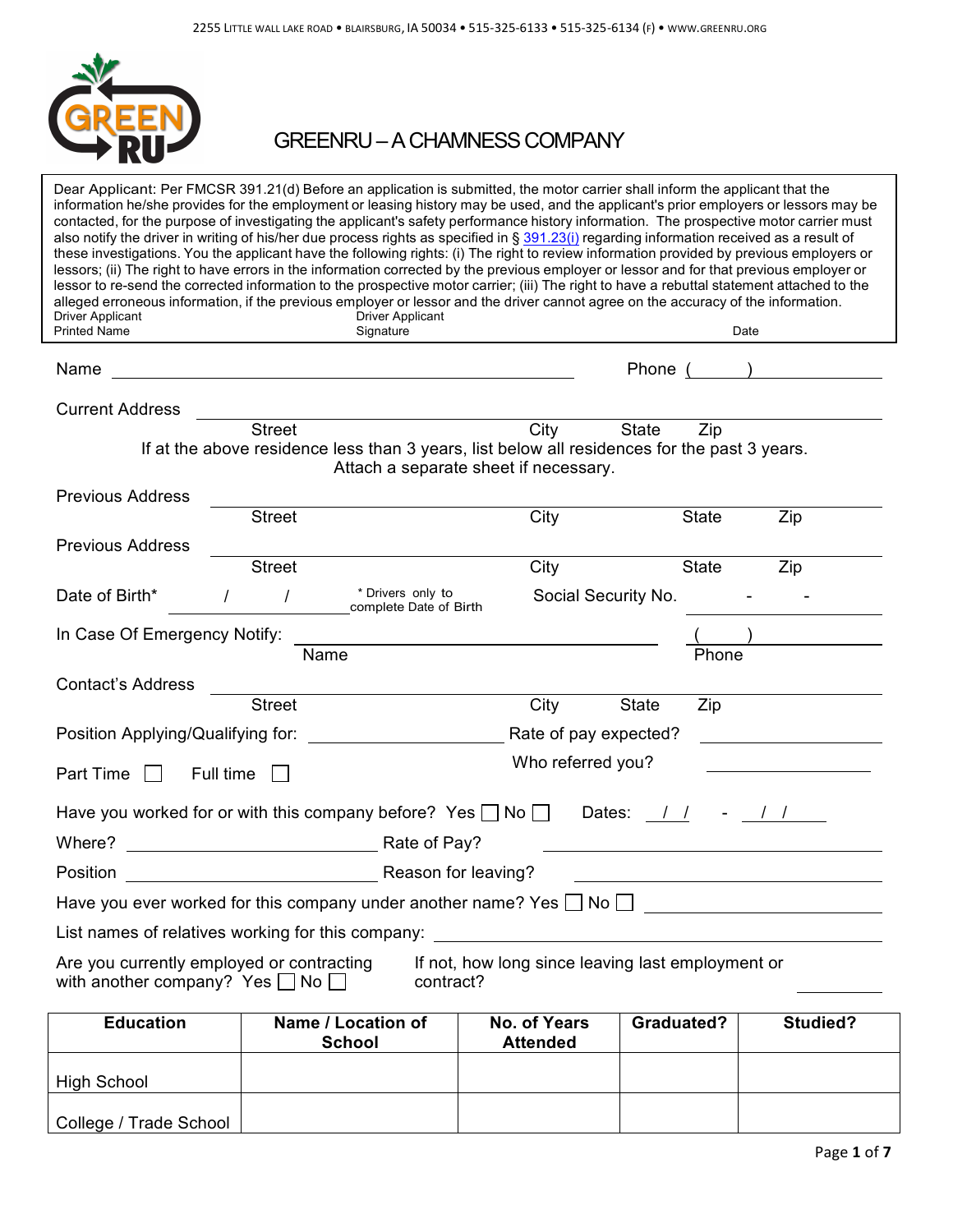EMPLOYMENT RECORD Complete all data for EACH last employer or lessor COMPLETELY. The U.S. Department of Transportation requires that the driver applicants show all employment for the past three years. Effective July 1, 1987, they must also show commercial driver employment for the seven years preceding this three year period. Sec. 391.21 (b) (10) (11). Account for any gaps inemployment or contract betweenemployers or lessors. Last Employer or Lessor:

| Name:                  | Phone:                                                                                                                                  |
|------------------------|-----------------------------------------------------------------------------------------------------------------------------------------|
| Address:               | City, State, Zip:                                                                                                                       |
| Position Held:         | Dates: $/ /$ to $/ /$                                                                                                                   |
| Type of Equip. Driven: | Were you regulated by FMCSA during this job? Yes / No                                                                                   |
| Reason for Leaving:    | Was this job a FMCSA safety sensitive function position<br>subject to DOT regulated controlled substance & alcohol<br>testing? Yes / No |

#### Second Last Employer or Lessor:

| Name:                  | Phone:                                                                                                                                  |
|------------------------|-----------------------------------------------------------------------------------------------------------------------------------------|
| Address:               | City, State, Zip:                                                                                                                       |
| Position Held:         | Dates: $/ /$ to $/$                                                                                                                     |
| Type of Equip. Driven: | Were you regulated by FMCSA during this job? Yes / No                                                                                   |
| Reason for Leaving:    | Was this job a FMCSA safety sensitive function position<br>subject to DOT regulated controlled substance & alcohol<br>testing? Yes / No |

#### Third Last Employer or Lessor:

| Name:                  | Phone:                                                                                                                                  |
|------------------------|-----------------------------------------------------------------------------------------------------------------------------------------|
| Address:               | City, State, Zip:                                                                                                                       |
| Position Held:         | Dates: $/ /$ to                                                                                                                         |
| Type of Equip. Driven: | Were you regulated by FMCSA during this job? Yes / No                                                                                   |
| Reason for Leaving:    | Was this job a FMCSA safety sensitive function position<br>subject to DOT regulated controlled substance & alcohol<br>testing? Yes / No |

#### Fourth Last Employer or Lessor:

| Name:                  | Phone:                                                                                                                                  |
|------------------------|-----------------------------------------------------------------------------------------------------------------------------------------|
| Address:               | City, State, Zip:                                                                                                                       |
| Position Held:         | Dates: $/ /$ to                                                                                                                         |
| Type of Equip. Driven: | Were you regulated by FMCSA during this job? Yes / No                                                                                   |
| Reason for Leaving:    | Was this job a FMCSA safety sensitive function position<br>subject to DOT regulated controlled substance & alcohol<br>testing? Yes / No |

# Fifth Last Employer or Lessor:

| Name:                  | Phone:                                                                                                                                  |
|------------------------|-----------------------------------------------------------------------------------------------------------------------------------------|
| Address:               | City, State, Zip:                                                                                                                       |
| Position Held:         | Dates: $/ /$ to                                                                                                                         |
| Type of Equip. Driven: | Were you regulated by FMCSA during this job? Yes / No                                                                                   |
| Reason for Leaving:    | Was this job a FMCSA safety sensitive function position<br>subject to DOT regulated controlled substance & alcohol<br>testing? Yes / No |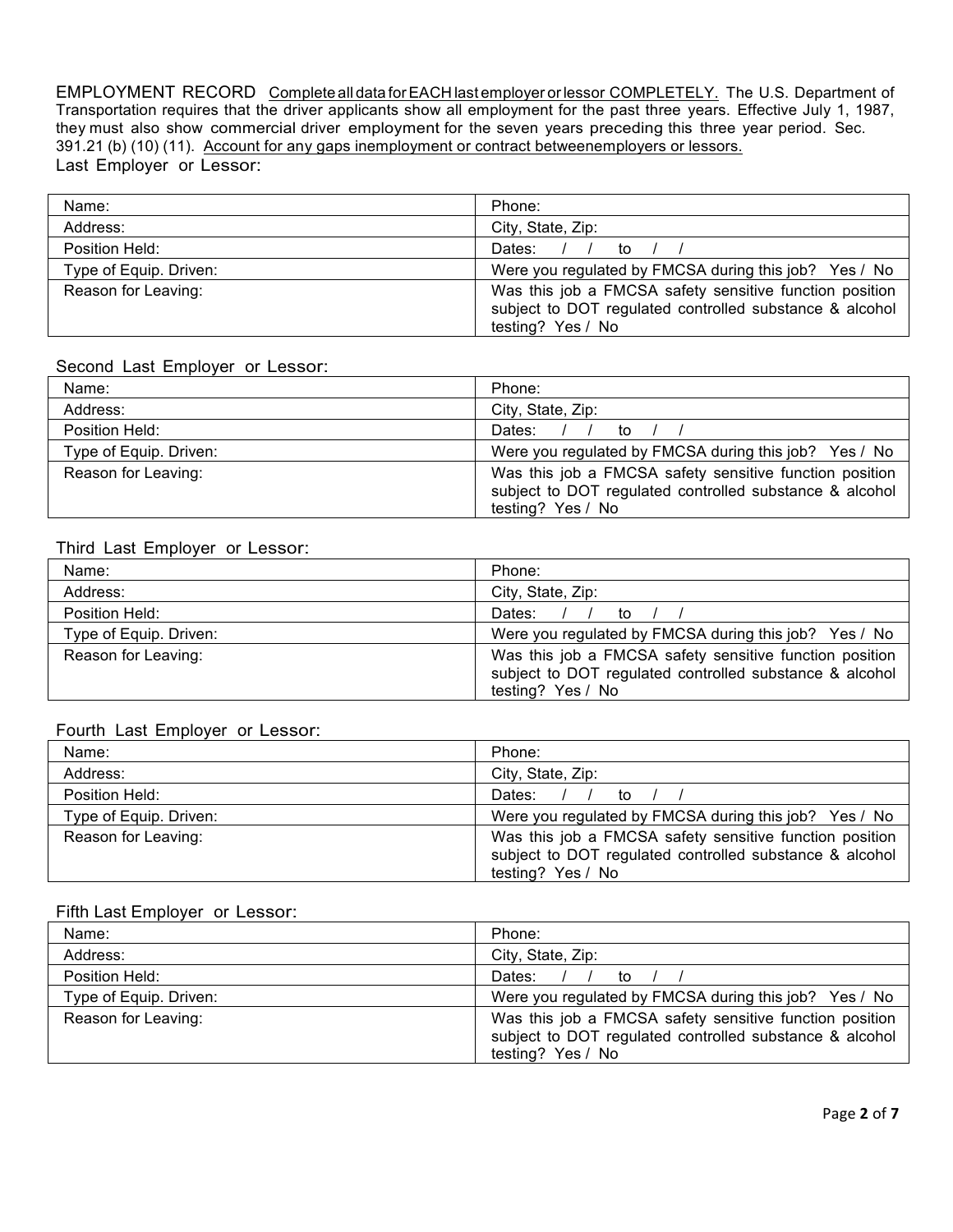EMPLOYMENT RECORD CompletealldataforEACHlastemployerorlessorCOMPLETELY. The U.S. Department of Transportation requires that the driver applicants show all employment for the past three years. Effective July 1, 1987, they must also show commercial driver employment for the seven years preceding this three year period. Sec.391.21 (b) (10) (11). Accountforanygapsinemploymentorcontractbetweenemployersorlessors.

#### Sixth Last Employer or Lessor:

| Name:                  | Phone:                                                                                                                                  |
|------------------------|-----------------------------------------------------------------------------------------------------------------------------------------|
| Address:               | City, State, Zip:                                                                                                                       |
| Position Held:         | Dates: $/ /$ to $/ /$                                                                                                                   |
| Type of Equip. Driven: | Were you regulated by FMCSA during this job? Yes / No                                                                                   |
| Reason for Leaving:    | Was this job a FMCSA safety sensitive function position<br>subject to DOT regulated controlled substance & alcohol<br>testing? Yes / No |

#### Seventh Last Employer or Lessor:

| Name:                  | Phone:                                                                                                                                  |  |
|------------------------|-----------------------------------------------------------------------------------------------------------------------------------------|--|
| Address:               | City, State, Zip:                                                                                                                       |  |
| Position Held:         | Dates: $/$<br>to                                                                                                                        |  |
| Type of Equip. Driven: | Were you regulated by FMCSA during this job? Yes / No                                                                                   |  |
| Reason for Leaving:    | Was this job a FMCSA safety sensitive function position<br>subject to DOT regulated controlled substance & alcohol<br>testing? Yes / No |  |

## Eighth Last Employer or Lessor:

| Name:                  | Phone:                                                                                                                                  |  |
|------------------------|-----------------------------------------------------------------------------------------------------------------------------------------|--|
| Address:               | City, State, Zip:                                                                                                                       |  |
| Position Held:         | Dates: $/$<br>to                                                                                                                        |  |
| Type of Equip. Driven: | Were you regulated by FMCSA during this job? Yes / No                                                                                   |  |
| Reason for Leaving:    | Was this job a FMCSA safety sensitive function position<br>subject to DOT regulated controlled substance & alcohol<br>testing? Yes / No |  |

#### Ninth Last Employer or Lessor:

| Name:                                   |       | Phone:                                                                                                                                  |                                                         |
|-----------------------------------------|-------|-----------------------------------------------------------------------------------------------------------------------------------------|---------------------------------------------------------|
| Address:                                |       | City, State, Zip:                                                                                                                       |                                                         |
| Position Held:                          |       | Dates:<br>to                                                                                                                            |                                                         |
| Type of Equip. Driven:                  |       | Were you regulated by FMCSA during this job? Yes / No                                                                                   |                                                         |
| Reason for Leaving:                     |       | Was this job a FMCSA safety sensitive function position<br>subject to DOT regulated controlled substance & alcohol<br>testing? Yes / No |                                                         |
| <b>U.S. Military Service</b><br>Branch: | Rank: | Type of Discharge:                                                                                                                      | Present Membership in<br>National Guard or<br>Reserves? |

## Professional References: Please list three persons not related to you, whom you know.

| <b>Name</b> | <b>Phone Number</b> | <b>How You Are Acquainted</b> | <b>Years Acquainted</b> |
|-------------|---------------------|-------------------------------|-------------------------|
|             |                     |                               |                         |
|             |                     |                               |                         |
|             |                     |                               |                         |
|             |                     |                               |                         |
|             |                     |                               |                         |
|             |                     |                               |                         |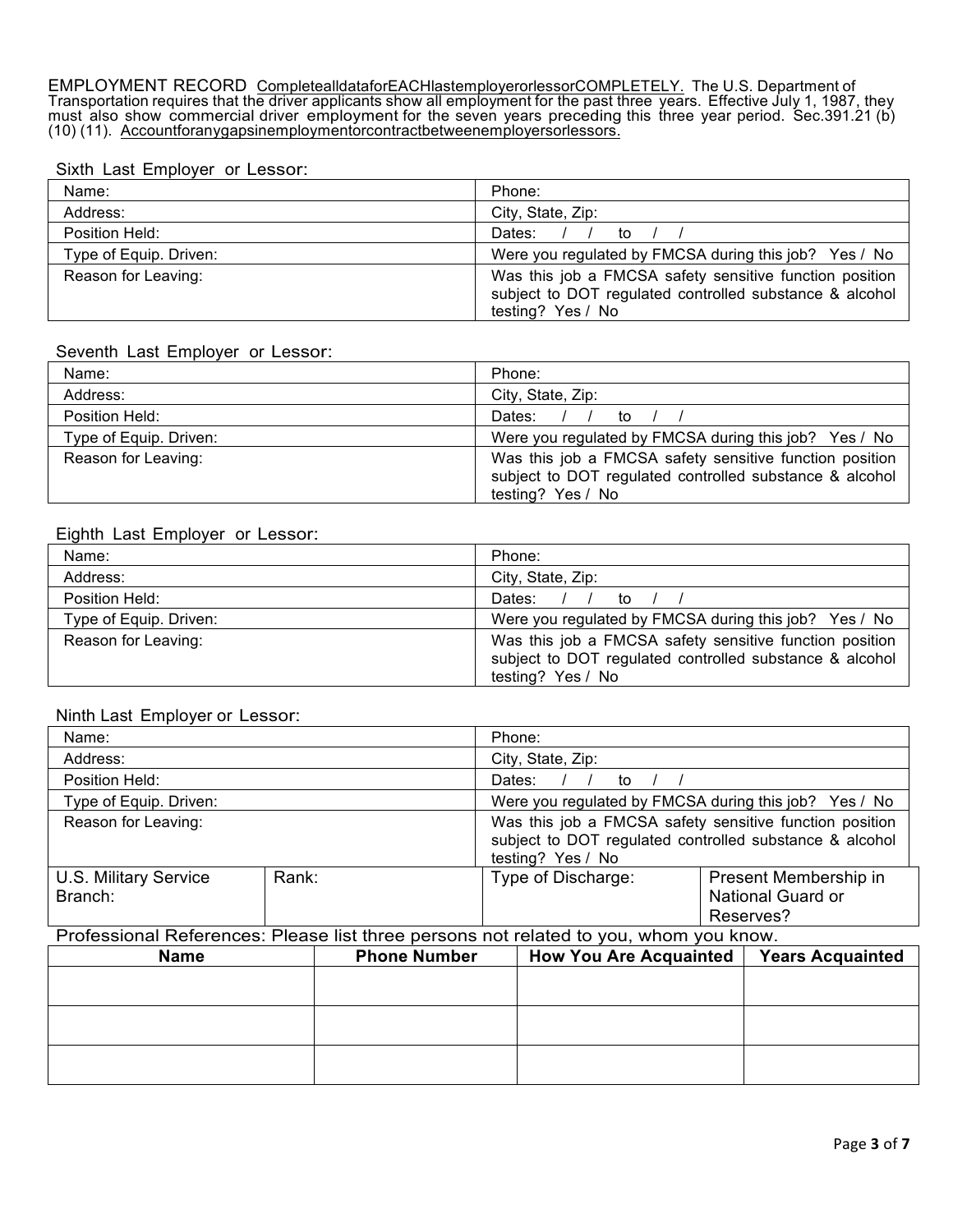# DRIVER EXPERIENCE & QUALIFICATION LICENSES List all licenses held in the last 3 years.

| <b>State</b> | <b>License Number</b> | <b>Type/ Endorsements</b> | <b>Expiration Date</b> |
|--------------|-----------------------|---------------------------|------------------------|
|              |                       |                           |                        |
|              |                       |                           |                        |
|              |                       |                           |                        |
|              |                       |                           |                        |
|              |                       |                           |                        |
|              |                       |                           |                        |

Do you currently hold more than one valid license? The North Control of the North Control of North Control of No Have you ever been denied a license, permit or privilege to operate a motor vehicle?  $Yes$  No Has any license, permit or privilege ever been suspended or revoked? The Moss Ches No Have you ever been disqualified for violations of the Federal Motor Carrier Safety Reg's? Yes | No

If answered Yes to any of the above questions, please give details:

## Experience:

| <b>Class of Equipment</b> | Type (Van, Tank, Etc.) | Dates From / To |
|---------------------------|------------------------|-----------------|
|                           |                        |                 |
|                           |                        |                 |

## Accident Review for past 3 years:

| <b>Date</b> | City, State | # Fatalities | # Injuries | <b>Nature of Accident</b><br>(Head-on, Rear-end, etc) |
|-------------|-------------|--------------|------------|-------------------------------------------------------|
|             |             |              |            |                                                       |
|             |             |              |            |                                                       |
|             |             |              |            |                                                       |

Motor Vehicle Laws & Ordinances for the past 3 years other than parking violation:

| Location | <b>Date</b> | Charge | <b>Penalty</b> |
|----------|-------------|--------|----------------|
|          |             |        |                |
|          |             |        |                |
|          |             |        |                |
|          |             |        |                |
|          |             |        |                |
|          |             |        |                |

#### Applicant: Read and sign before submitting this application.

It is agreed and understood that any misrepresentation given on this application shall be considered an act of dishonesty and reason for nonconsideration or subsequent dismissal if hired or denial of authorization to drive. It is also agreed and understood that GreenRU or its agents may investigate the applicant's background to ascertain any and all information of concern to applicant's record, whether same is of record or not, and applicant releases employers and persons named herein from all liability for any damages on account of his/her furnishing such information. I understand that nothing contained in this application or in the granting of any interview or a road test is intended to create an employment contract between this company and myself, for either employment, authorization to drive, or for the providing of any benefits. No promises regarding employment or authorization to drive have been made to me, and no such promises exist unless specifically made by GreenRU in writing. It is agreed and understood that if qualified, hired or contract started, I may be on a probationary period during which time I may be disqualified without recourse. I understand employment or authorization to drive with GreenRU is on an "at-will" basis that allows me to quit, be fired, or lease agreement revoked at any time with or without notice and with or without cause. This certifies that this application was completed by me, and that all entries on it and information in it are true and complete to the best of my knowledge.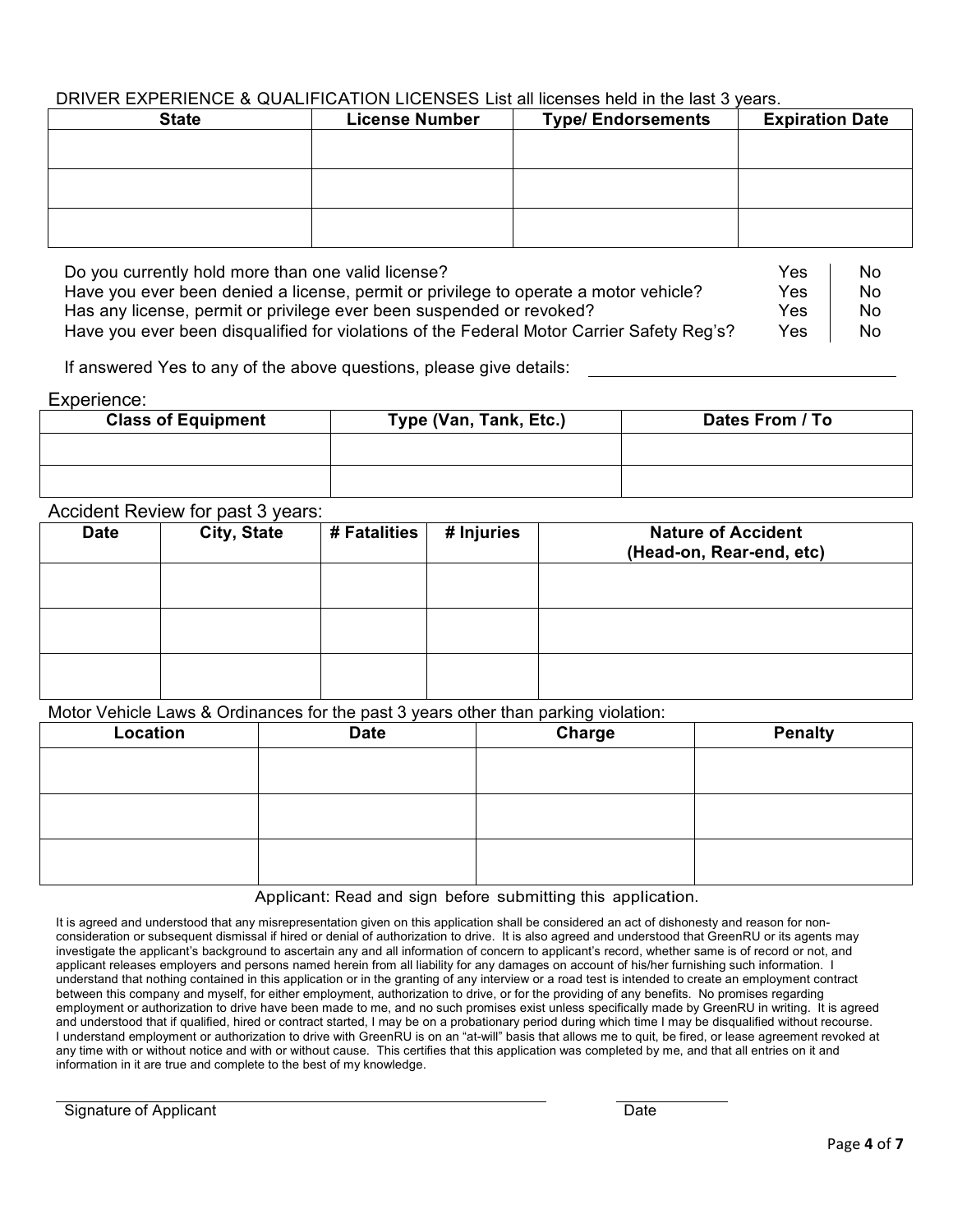# DISCLOSURE STATEMENT

Applicant: Read and sign before submitting this application.

By this document, GreenRU, Inc. discloses to you that a consumer report, including an investigative report containing information as to your character, general reputation, personal characteristics, driving record, and mode of living may be obtained for driving qualification purposes as part of the pre-qualification background investigation and at any time during your employment or contract. Should an investigation consumer report be requested ,you have the right to demand a complete and accurate disclosure of the nature and scope of the investigation requested and a written summary of your rights under the Fair Credit Reporting Act. Please sign below to signify receipt of the foregoing disclosure.

I agree to furnish such additional information that may be necessary and complete such examinations as may be required to complete my application file including, but not limited to, a prequalification negative urine test and successful completion of a human performance evaluation including a Department of Transportation Physical.

| <b>Applicant's Printed Name</b> | <b>Applicant's Signature</b> | Date |
|---------------------------------|------------------------------|------|

As a motor carrier, GreenRU, Inc. must ask whether you have tested positive or refused to be tested on any pre-qualification drug or alcohol test. Applicable tests would have been administered by a motor carrier to which you worded for, or applied to, but did not obtain safety-sensitive transportation work (as covered by DOT agency drug and alcohol testing rules) during the past three years.

| $\mathsf{I}$ , APPLICANT Print Name $\mathsf{X}$ | , $\Box$ have $\Box$ have not tested positive or refused                                              |
|--------------------------------------------------|-------------------------------------------------------------------------------------------------------|
| abuse provider information.                      | any such test in the past three years. If I have, then I am including below the appropriate substance |
| <b>SAP Name</b>                                  | Phone                                                                                                 |

| City, State |
|-------------|
|             |

Applicant Signature X and Date X Date X Date X

Requested in accordance with 49 CFR 40.25(j) for all applicants since August 1, 2001.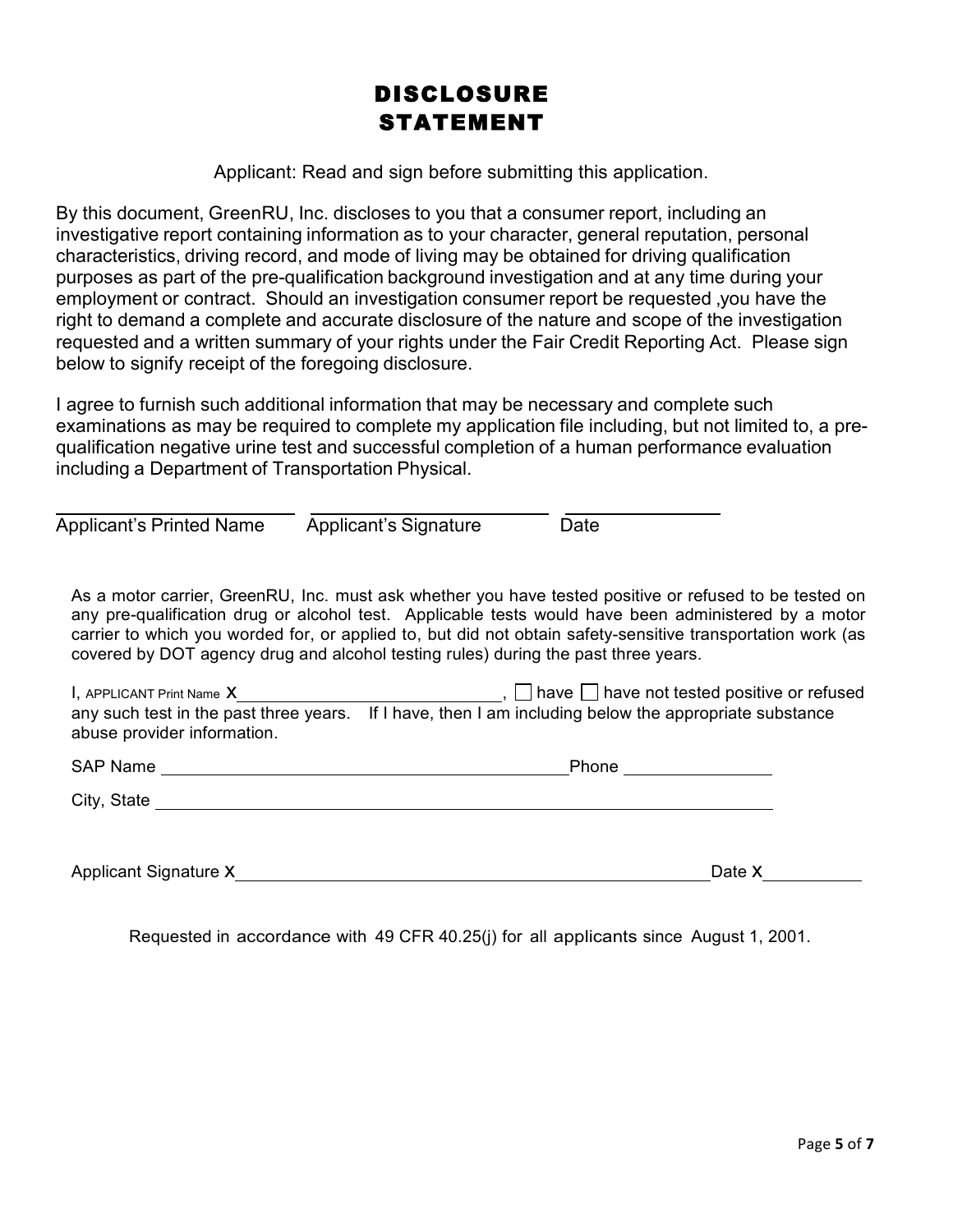# **CONSENT TO OBTAIN CONSUMER REPORTS FOR EMPLOYMENT PURPOSES**

In connection with, and for the duration of, my employment (including contract services) with GreenRU, Inc., I understand that you may obtain consumer reports for employment purposes that relate to my credit, criminal, driving, employment or education history. This information will, in whole or in part, be obtained from Acxiom Information Security Services, Inc., 6111 Oak Tree Blvd, 4<sup>th</sup> Floor, Independence, Ohio 44131, telephone 800-853-3228. These reports may include information as to my general reputation, character, personal characteristics, mode of living, work habits, job performance and experience along with termination from past employment from previous employers. I understand that you may be requesting information from various federal, state and other agencies or institutions, which maintain public and non-public records concerning my past activities relating to driving, credit, civil, education and other experiences.

I authorize, without reservation, any party, institution, or agency contacted by Acxiom or GreenRU, Inc. to furnish the above mentioned information:

| <b>Applicant Name</b>                  | Date of Birth*       | * Date of Birth requested in order to obtain accurate retrieval of records | <b>Social Security Number</b> |
|----------------------------------------|----------------------|----------------------------------------------------------------------------|-------------------------------|
| Alias/Previous Name(s)                 |                      |                                                                            |                               |
| <b>Current Address</b>                 |                      | City & State                                                               | Zip Code                      |
| Driver's License #                     | State                | GreenRU, Inc.                                                              | Prospective Employer          |
| <b>Phone Number</b>                    | <b>Email Address</b> |                                                                            |                               |
| <b>LAST 10 YEARS RESIDENCY HISTORY</b> |                      |                                                                            |                               |
| Address                                |                      | City & State                                                               | Zip Code                      |
| Address                                |                      | City & State                                                               | Zip Code                      |